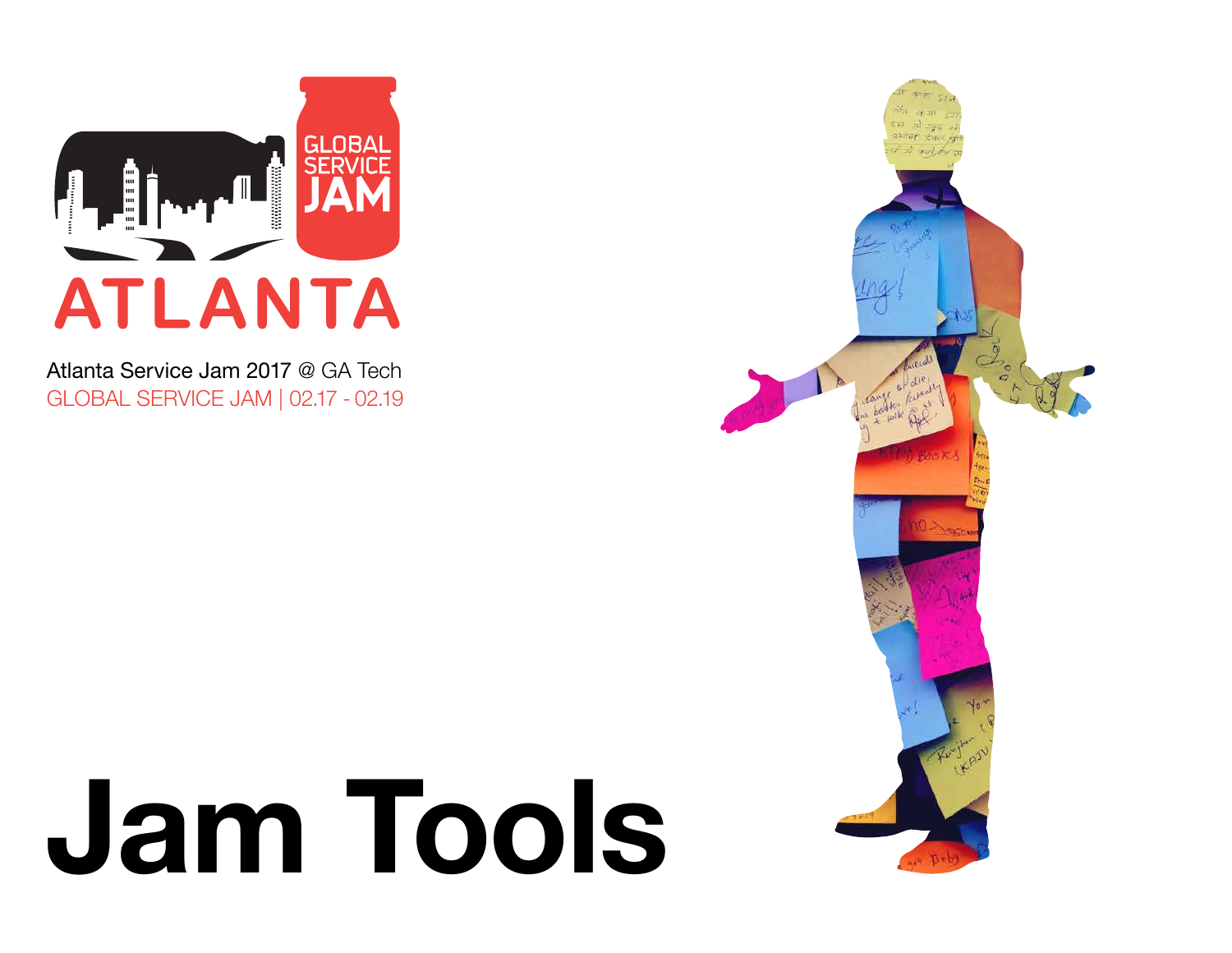

An expression of how a service will solve a particular user need. It clearly identifies the target market, the service, and which problems it is going to address.

## Positioning Statement

is a

that provides

with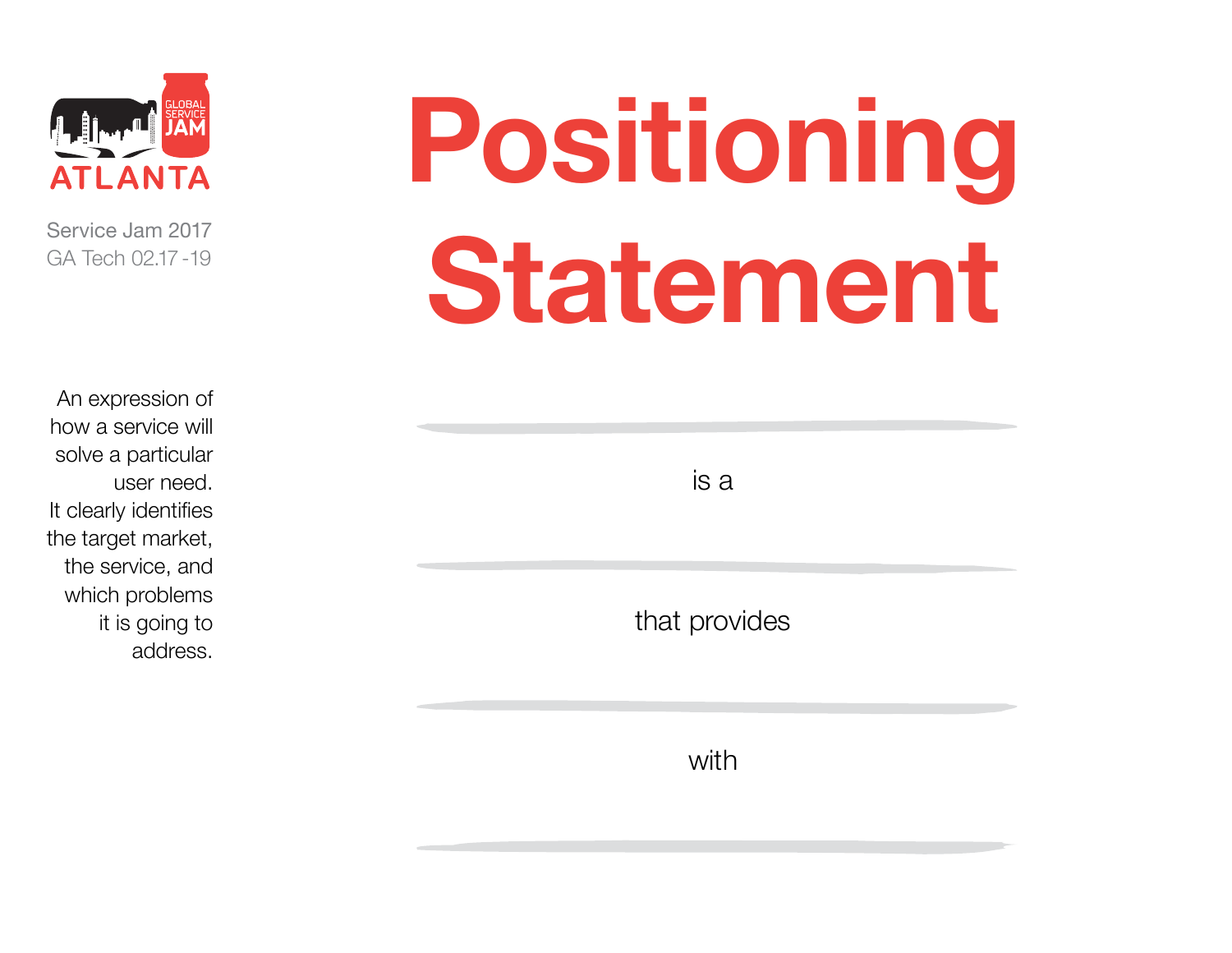

#### Persona

| A simple profile   | Name:   |
|--------------------|---------|
| of a service       |         |
| user(s) or service |         |
| provider(s).       | Gende   |
| Persona's help     |         |
| communicate        |         |
| the differences    | Family  |
| between key        |         |
| users and can      |         |
| provide context    | Skills: |
| to stories.        |         |
|                    |         |

ender: amily Context:  $\ddot{\text{d}}$ ls:

Likes:

Needs:

Age:

Location:

Financial Situation:

Personality:

Wants:

Extra Info: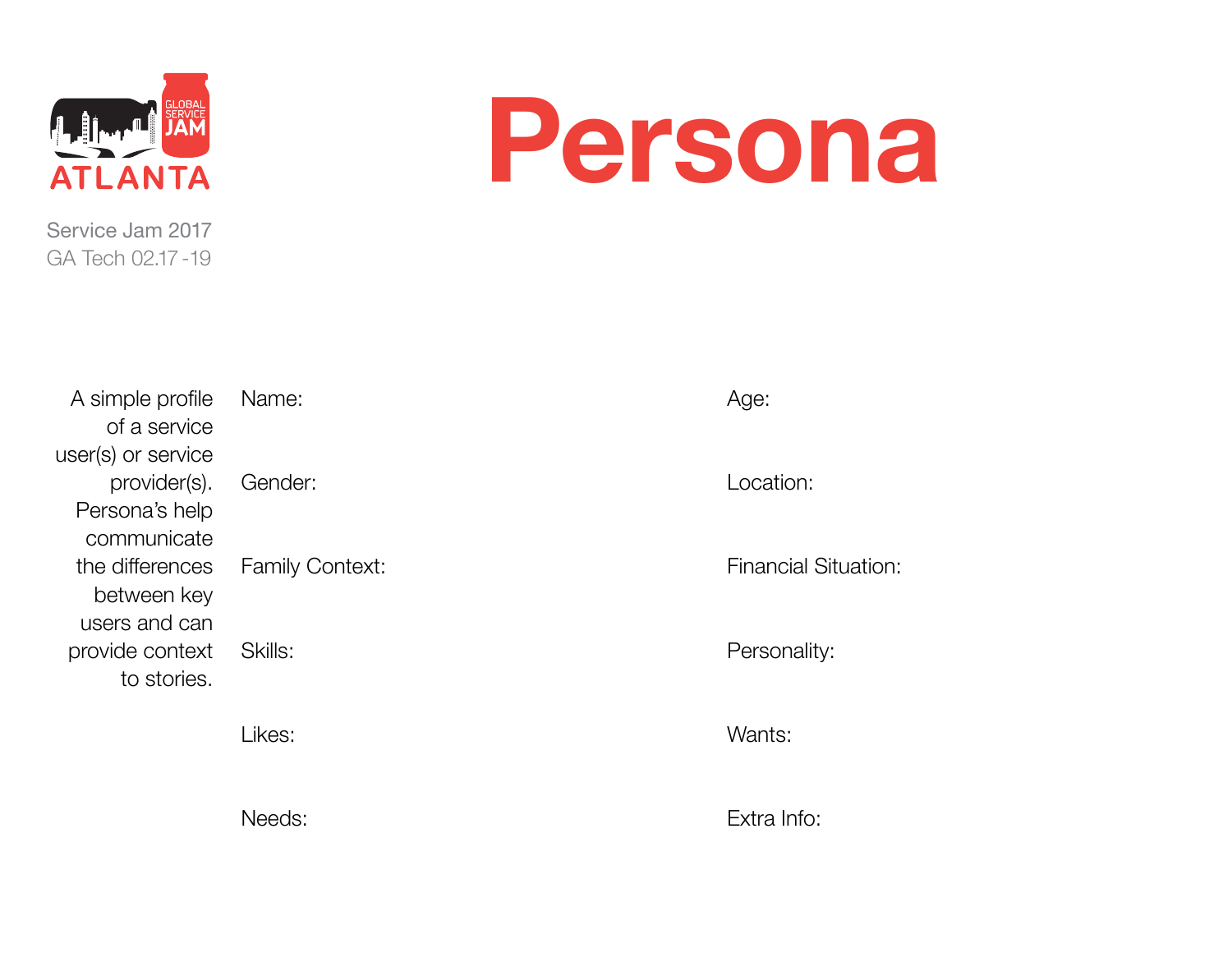

#### Journey Map Before During After

A structured visualization of a service user's experience. The journey most frequently charts a path from on touchpoint to the next and tells a story, complete with interactions and emotions.

User Actions:

Service Actions: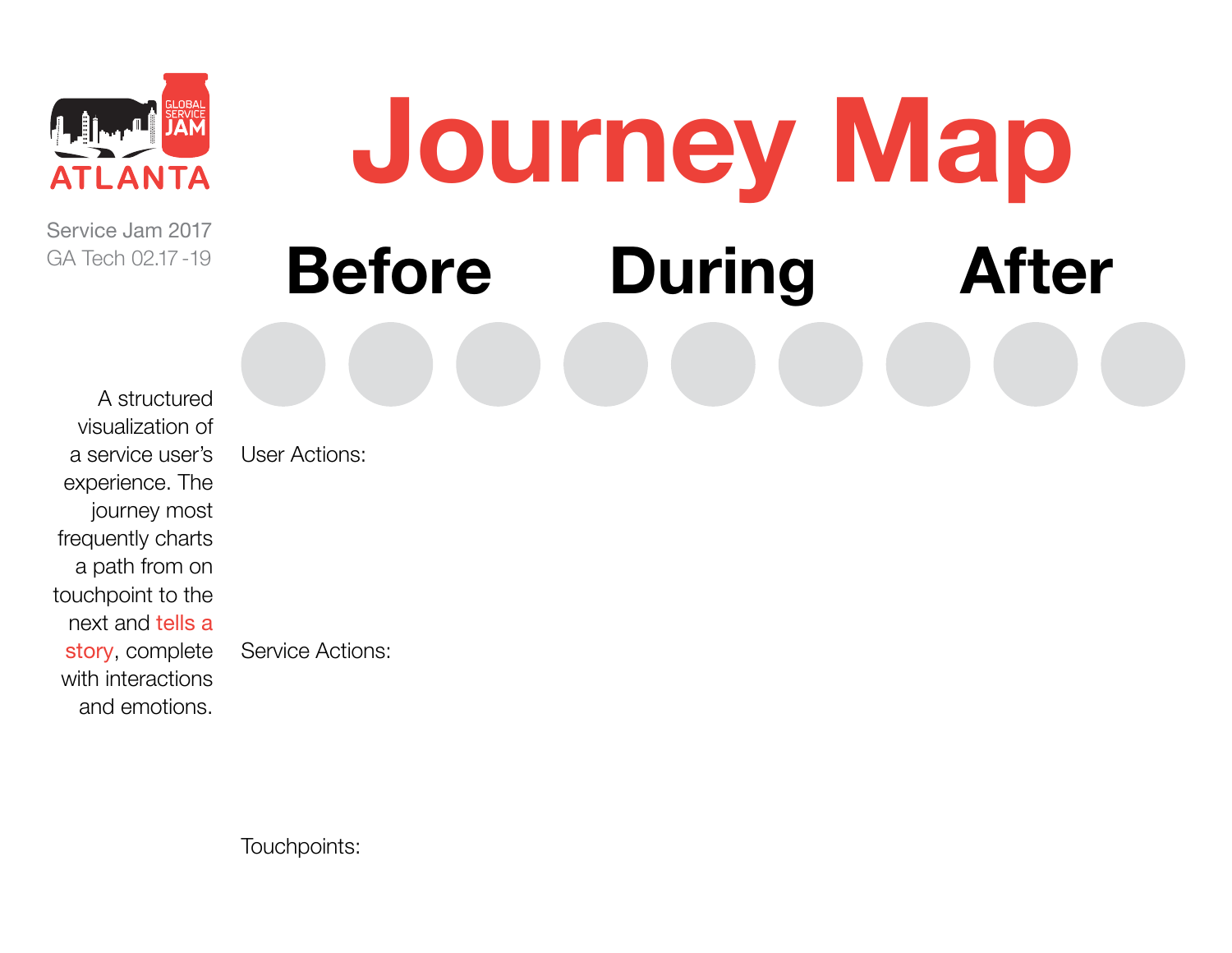

### Journey Map Before

User Actions:

Service Actions: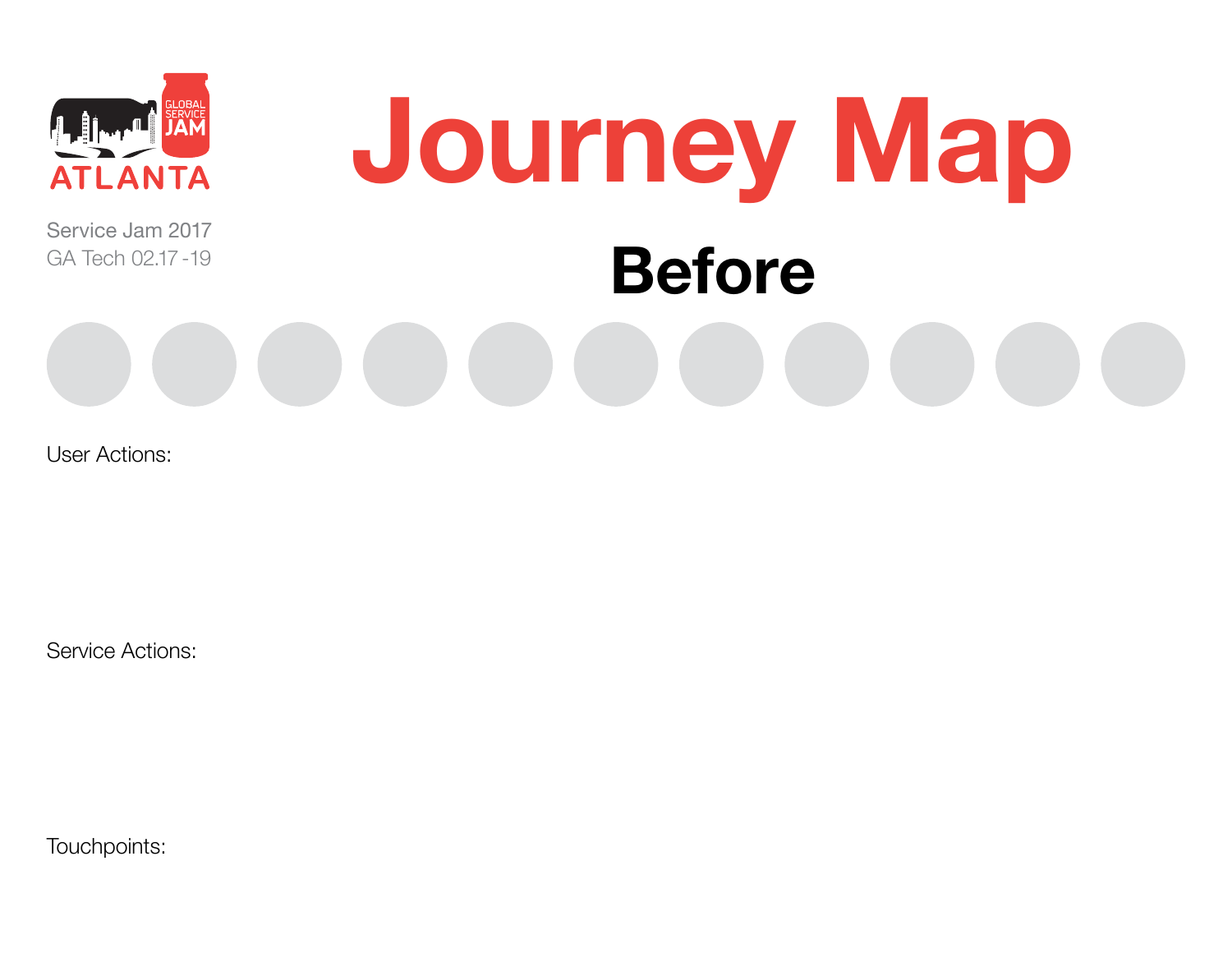

# Journey Map During

User Actions:

Service Actions: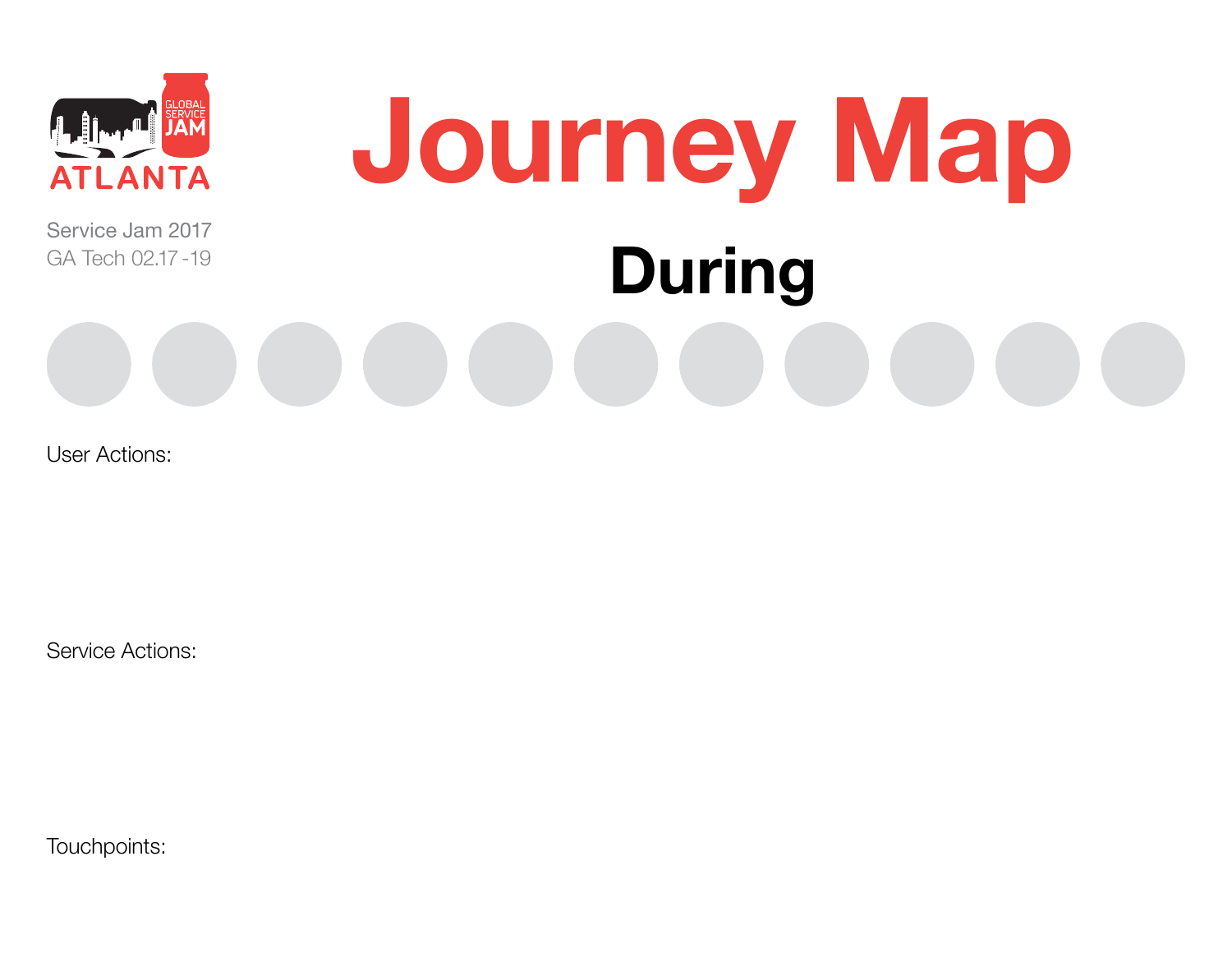

#### Journey Map After

User Actions:

Service Actions: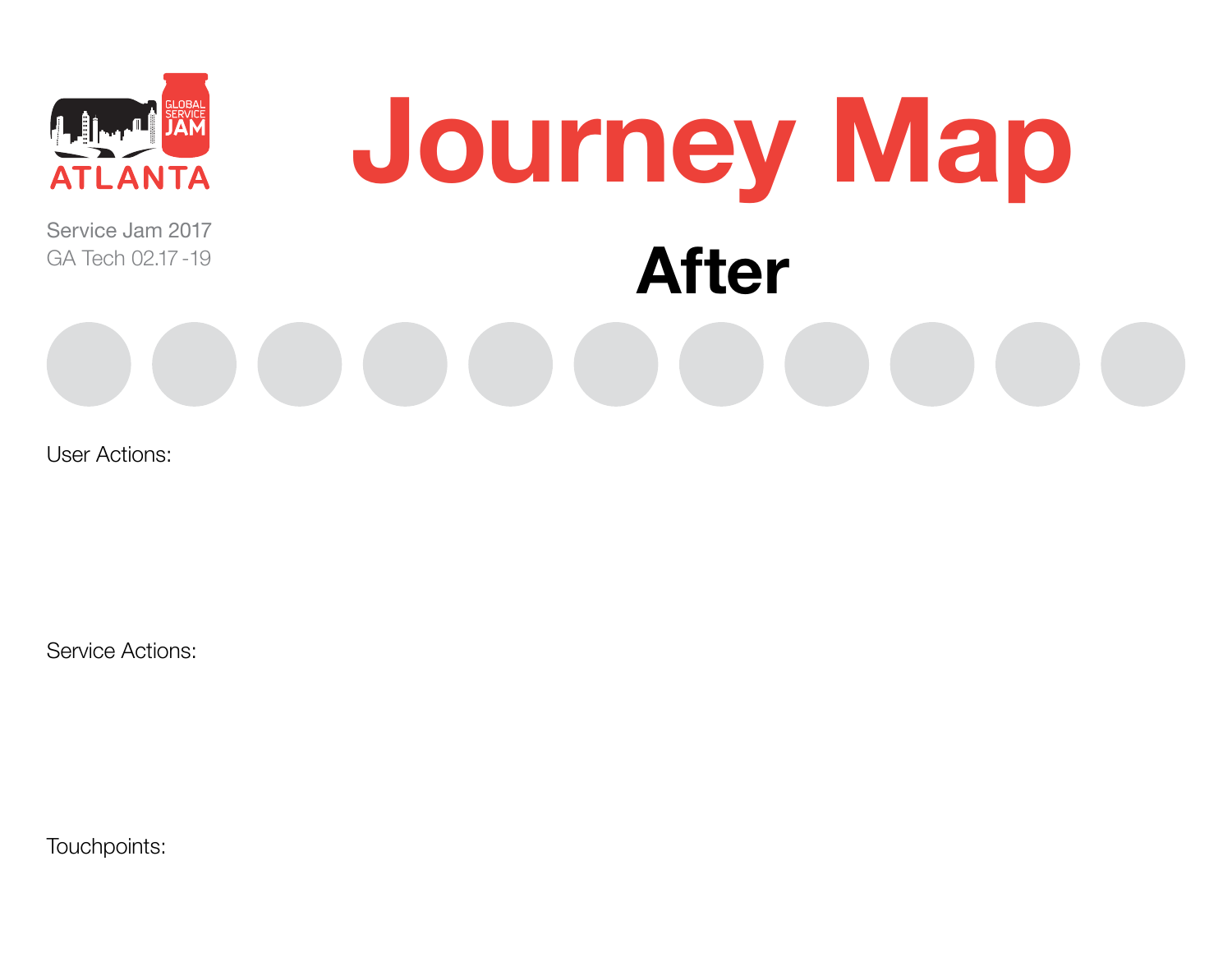